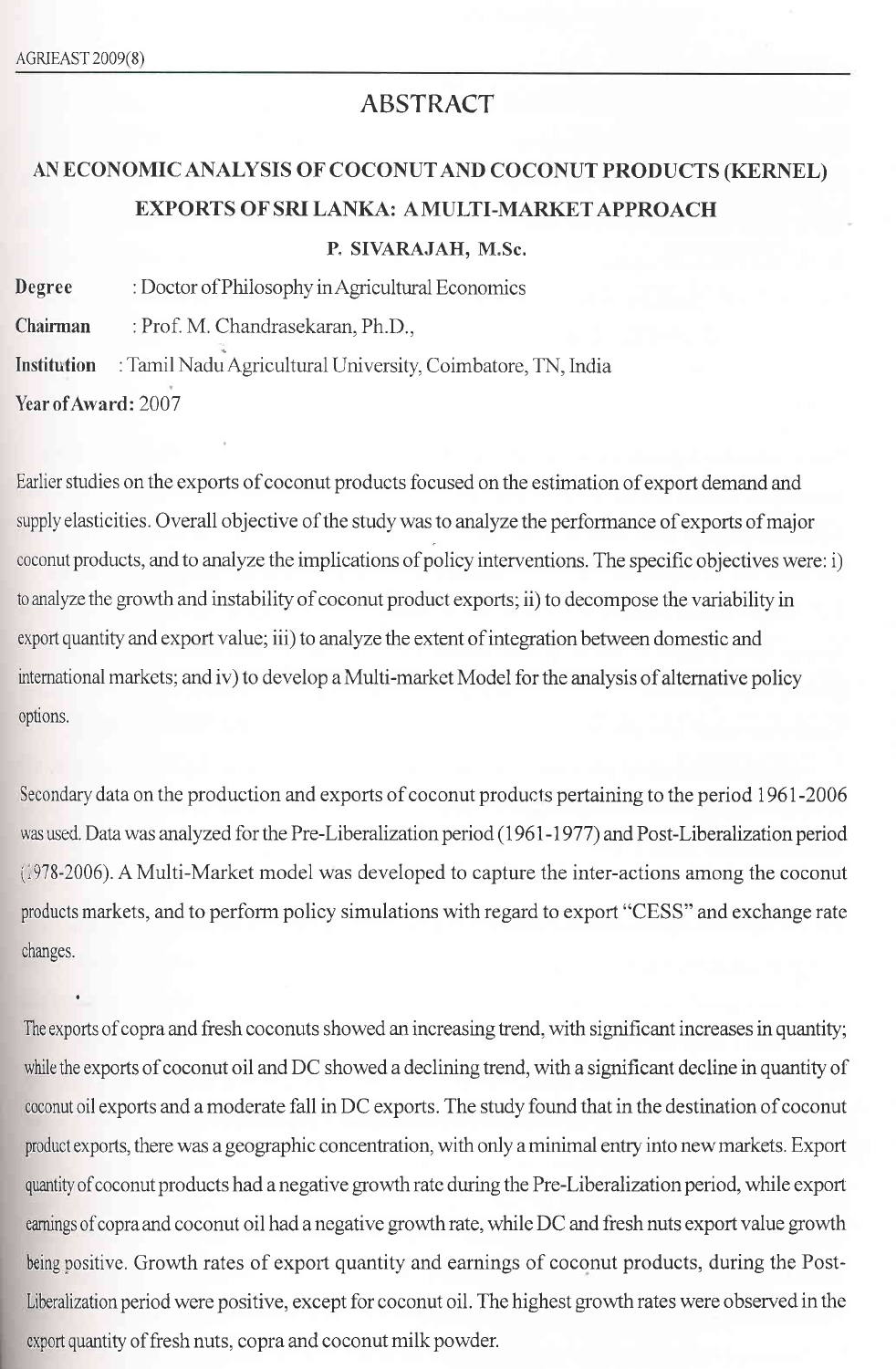Results of the instability analysis indicated that instability was observed in the three parameters of export quantity, export prices, and export earnings in both periods studied. Instability values were larger for coconut products exported during the Post-Liberalization period, with copra and coconut oil exports having the largest figures. Instability in export quantity was more significant for copra and coconut oil exports during the Pre- and Post-Liberalization periods, compared to the other products. The export earnings instability was significantly larger for copra and coconut oil exports during the Post-Liberalization period. But, the export price instability values for all coconut products were not significantly different during both periods studied.

Export value decomposition analysis indicated that the contribution of interactions between changes in mean export quantity and mean export unit value was largest among other components of change of the increase in average export value of copra, but for DC exports the contribution of change in mean export unit value was the largest. Decomposition analysis of coconuts and coconut oil export earnings indicated that change in mean export quantity was largest contributor for change in value. Results of variance decomposition analysis of copra export value indicated that change in mean export unit value and export quantity had a significant effect on the variance of export value. The changes in the variance of export quantity and export unit value were factors increasing the export value variance of DC exports. The change in variability of mean export unit value of coconut oil was a significant cause for the increase in the variance of export value of coconut oil exports. The change in variance of export quantity decreased the export value variance by nearly 61 per cent.

The cointegrating regression results indicated that the copra, coconut oil, and fresh coconut price series were non-stationary, thus suggesting that the International prices, and Colombo prices for these products are not cointegrated. Hence, it could be concluded that International and Colombo prices, for these products did not have a long-run relationship, i.e. these markets were not integrated. When the residuals of the cointegrating regression for DC prices were analyzed, the results indicated that both price series were stationary. This implied that both Inter-national desiccated coconut prices and Colombo DC prices were cointegrated.

Results of the GC test, and VAR model indicated that there is a unidirectional causality of price transmission, from the International DC market to the Colombo DC export market. Hence, price fluctuations in the International market had an influence on the price variations in the Colombo DC export market in the longrun. Model simulations indicated that the effect of increasing or decreasing the export "CESS" had no